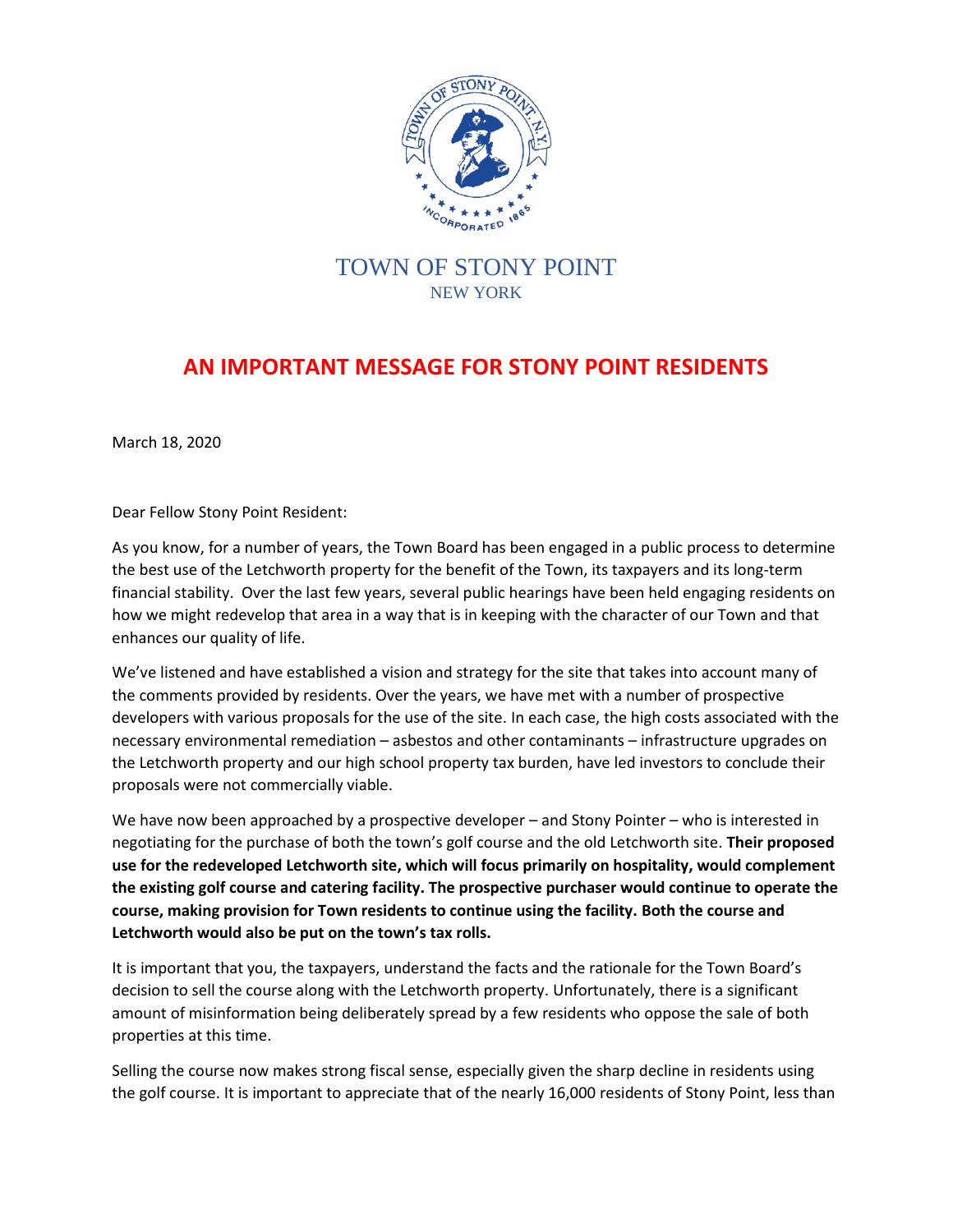50 play more than 20 rounds of golf per year on our course. **That's less than 1% of our population**. Golf courses across the region are seeing declines in use and revenue.

As a Town Board we work very hard to hold the line on taxes, but each year that becomes more and more difficult. **Sale of the course and the Letchworth property at this time will be a considerable boost for the Town's financial position, saving us nearly \$2 million per year in operational costs** (based on 2020 Adopted budget).

The facts are not in dispute. **Stony Point's Golf Course has been losing money every year, requiring it to be subsidized by the Town's general fund by approximately \$1.2 million annually. Fully 10% of our town's budget goes to operate the golf course and pay down debt associated with the course.** That means putting your tax dollars toward a golf course, town residents aren't using, instead of priority projects like:

- Replacing old Highway Department vehicles
- Necessary sewer system upgrades
- Street paving
- Enhancing our recreation facilities
- Streetscaping and sidewalk repairs
- Renovation or replacement of aging town facilities
- and other critical needs

## **Significant investments to both the course and the catering facility – estimated in the millions - have not been made in decades and are desperately needed. We presently cannot afford them either.**

Certain individuals who oppose the sale of the course and Letchworth have suggested that the Town borrow millions of dollars to conduct the remediation of the site ourselves, acquire more debt to make necessary repairs or continue to expend precious Town resources on the facility despite declining use by residents.

Let us be clear, we believe strongly that to take that course of action would be wholly irresponsible and burden taxpayers further for decades to come.

**Additionally, contrary to rumors, the course and Letchworth have not already been sold.** The Town Board together with our attorneys are in the process of a complex negotiation with the prospective purchaser. **There are also rumors that the Town Board is "giving away" the property. Such statements are not only false but grossly irresponsible.** The basic elements of any deal to sell the course and the Letchworth property that the Town would consider must include:

- A cash payment to the Town from the purchaser,
- The requirement that the purchaser continue to operate the golf course with provision for town residents to use the facility at discounted rates,
- Commitment from the purchaser to pay for all environmental remediation,
- Commitment from the purchaser to pay for demolition of all Letchworth buildings, should they decide they will not incorporate them into their development plan,
- Commitment by the purchaser to renovate Kirkbride Hall for continued use by Town Residents,
- Construction, at the purchaser's expense, of a new Town Community and Senior Center,